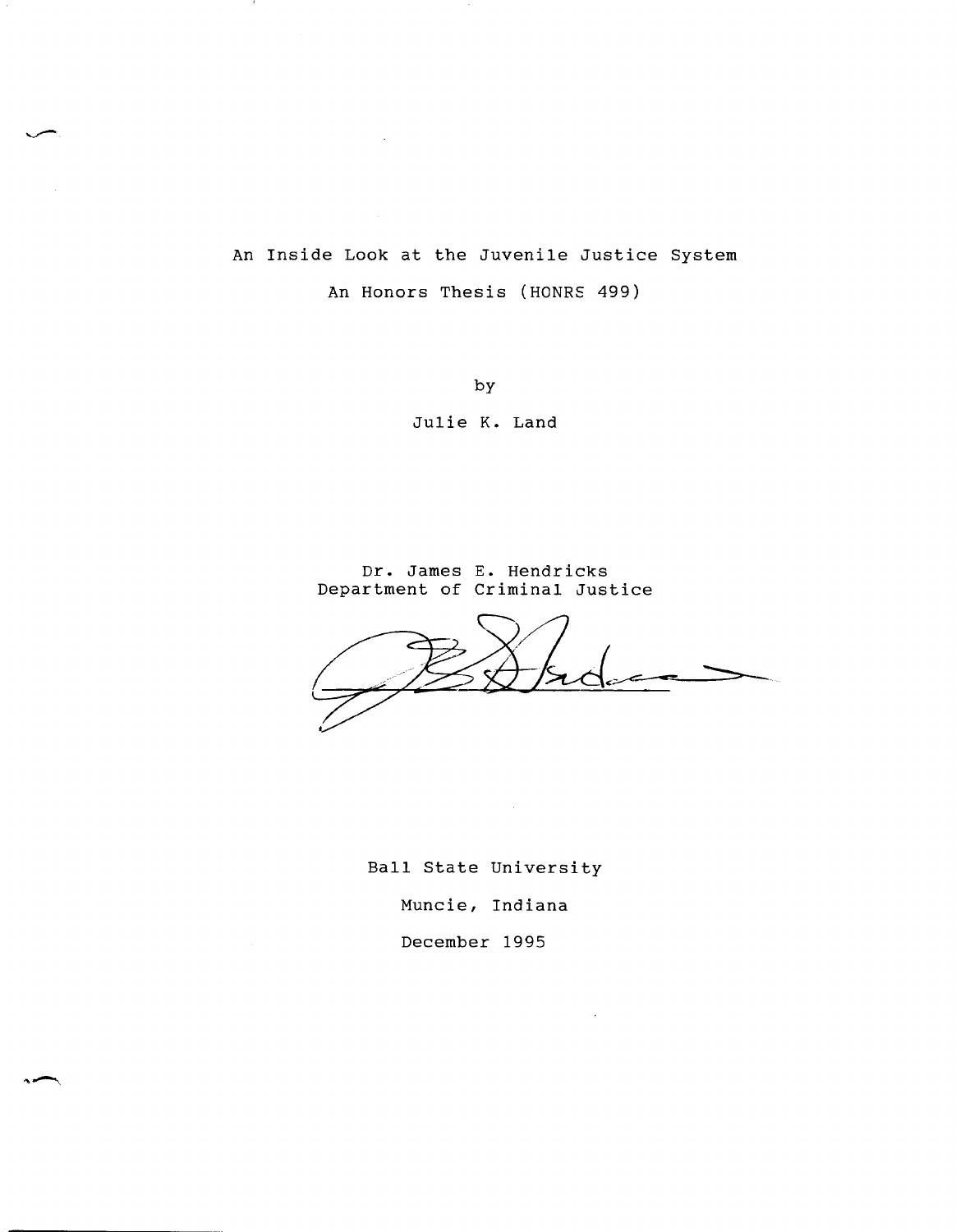$S_{\rho}C_{\rho}$ /1  $The <sub>1</sub>$ *t-L*   $\epsilon$  7.4 17:~  $.1.36$ 

## Abstract

The following is a personal account of the juvenile justice system, as experienced through a summer internship with Dubois county Circuit Court Probation. Along with educational and professional knowledge, there were many instances of personal evaluation and individual growth. Keeping a daily journal of activities and personal thoughts helped to record every experience of the internship.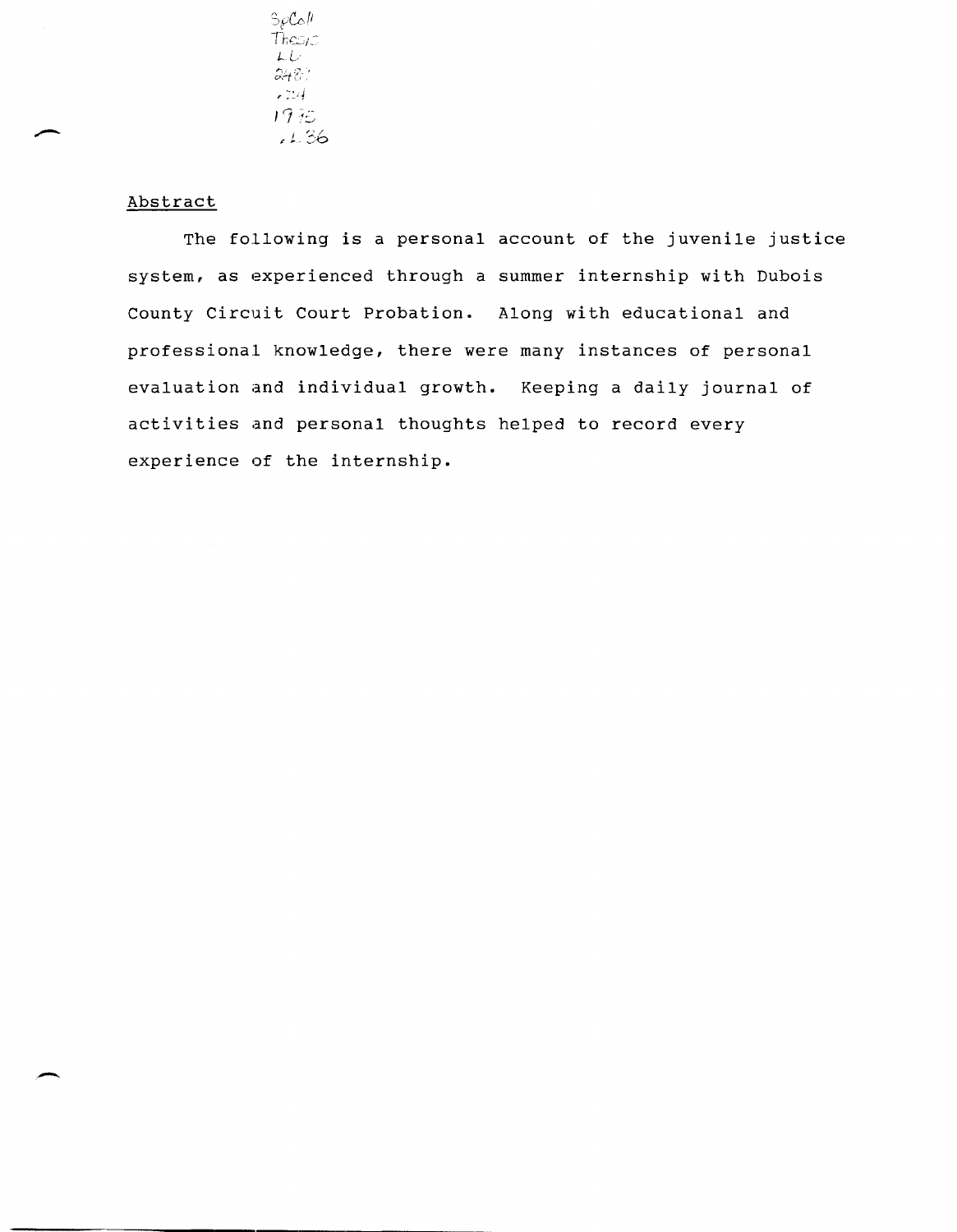Overstressed juvenile courts across the state battle some of the toughest problems: drugs, disintegrating families, household violence. They have neither the money, the people, or the time to save most of the desperate young souls who pass through their doors. Working in a juvenile probation department allowed me the opportunity to see first-hand the problems with today's young pecple and the difficulties awaiting those whose job it is to help and protect them.

As a requirement for the Criminal Justice Department, I spent my summer doing an internship with the Dubois County Probation Department. By working in a small agency such as this, I gained familiarity with the local court system, the probationers, and the resources available within the area. Because of the agency's small size, there is only one juvenile probation officer to handle the supervision of juveniles throughout the numerous processes. Due to the limited staff, each person has a wide range of activities and duties that he performs. This allowed the agency to greatly benefit from my services as an intern and allowed me to get a very broad understanding of the court system and the everyday duties of a probation officer.

As I began my internship, I was amazed at the number of people in the court system who questioned my career choice. All of the questions I was forced to answer made me sit back and wonder for myself why I was choosing to work at a job with low pay, high skepticism, little funding, high turnover, and very few indicators of success.

-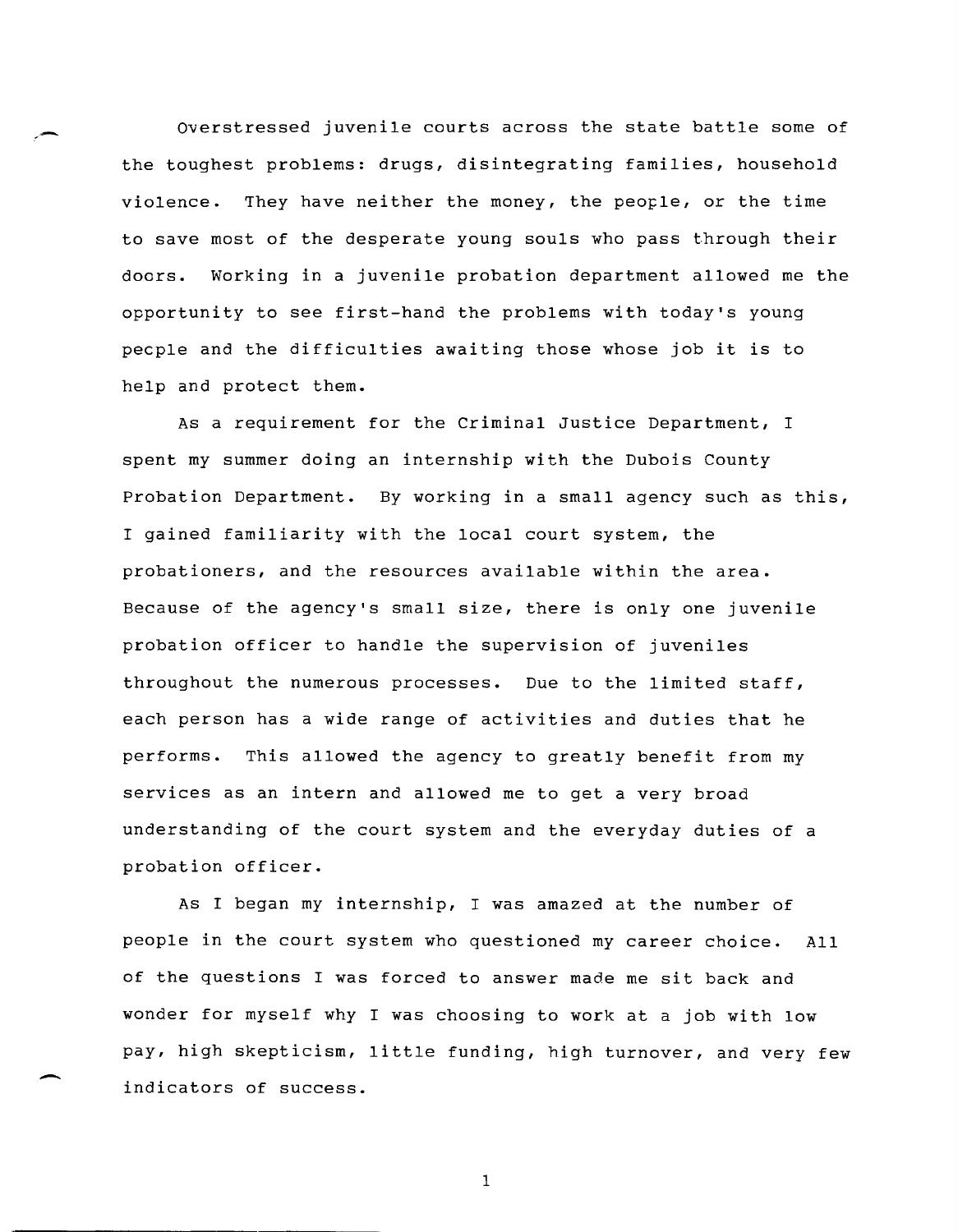Interested in working with the court system, I felt that I would work best with young people. Although it sounds like an old cliche, I was genuinely interested in a profession where I could "help some one." Crime problems are occurring more and more and can best be addressed when juveniles are intervened, hopefully before they get out of control and grow up to be adult offenders. Of course after having had the internship experience, my sympathy towards these young offenders decreased and I lost my desire to fill them with "warm fuzzies."

.-

-

As a probation officer, there are many responsibilities and requirements. The mission of probation is to provide necessary services to the offender toward reducing delinquent behavior while balancing the needs and insuring the safety of the community. Probation is a profession which requires fundamental knowledge of the law, sentencing alternatives, human services, and community protection. The internship helped me realize that this is not a simple task. Although I had completed all of the core requirements of the criminal justice department and felt adequately prepared to perform as a probation officer, nothing could have been more educational than to spend three months in an actual agency while learning from my mistakes. There are no textbooks to explain how each individual agency operates or how the informal communication works within the court system.

Not knowing what to expect or how I would be received by others in the probation department, I nervously reported for my first day on the job. Completely overwhelmed and subjected to more information than I ever thought I could comprehend, I was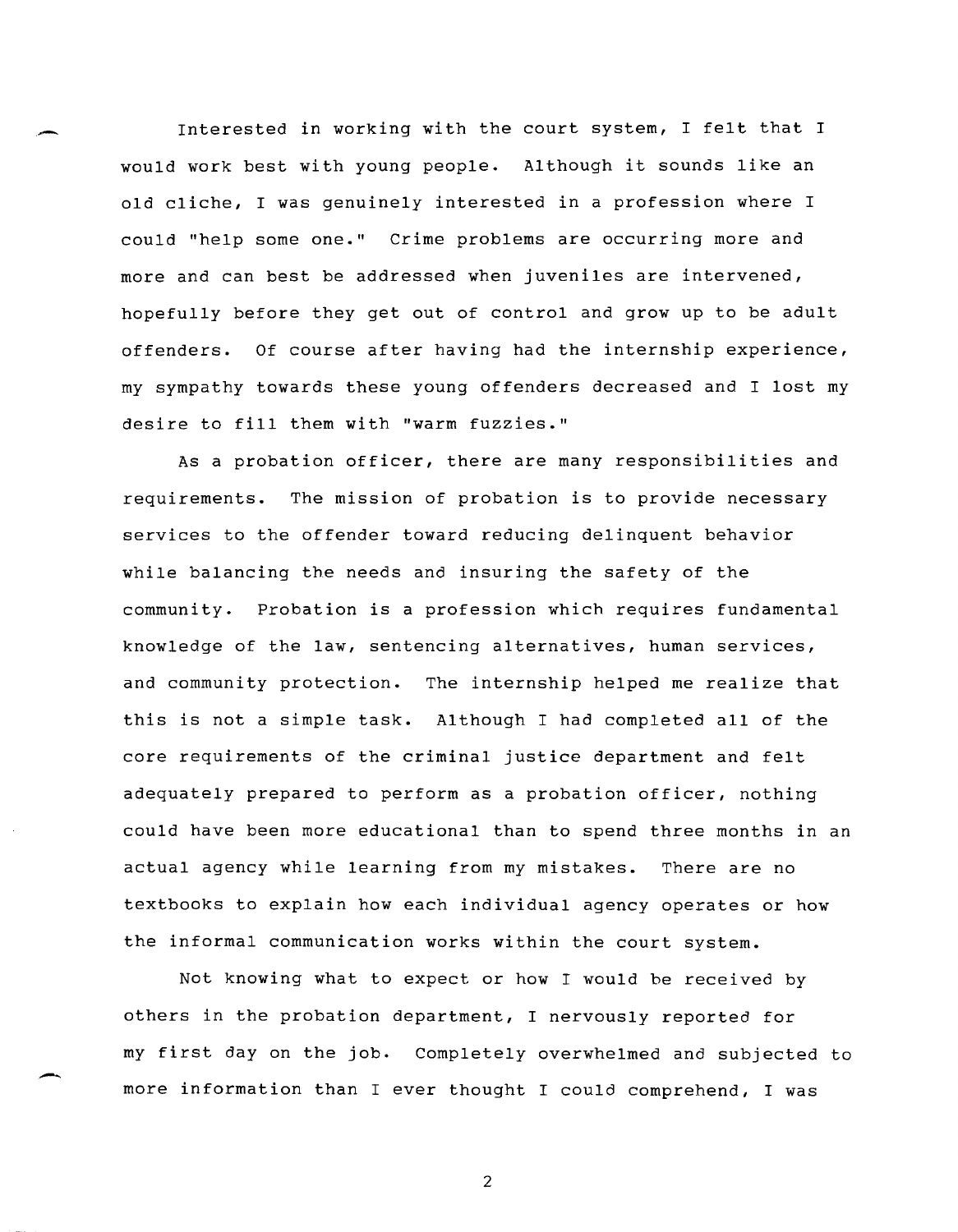welcomed by everyone in the agency. Other probation officers and courtroom officials gave me much advise and offered to let me "tag along" to experience many new opportunities. On the very first day I was called into the judges chambers to talk about what I could benefit from and contribute to the agency. While I was still a student in every respect, I felt so professional and respected that I wanted to develop every relationship I could within the courthouse and learn all that I could in the short time that I was there. The informal atmosphere and the acceptance and support of all my co-workers allowed me to quickly be a comfortable part of the agency.

During the first few weeks of the internship, I could only observe interviews and do "busy work" until I had a grasp of how interviews are conducted and how cases are routinely handled in the department. Even though I spent most of the time observing, I was still given the opportunity to help make recommendations and write reports. After every interview and every step of the way, my supervisor explained and discussed all of the processes I was involved in.

After observing many interviews, I had a pretty good grasp of how they are conducted. It wasn't until I conducted my first interview on my own that I realized how little I knew. Caught off-guard, I was given the opportunity to try my first interview just two minutes before the client walked into the office. Not wanting to disappoint my supervisor, I willingly accepted the challenge and frantically tried to remember what it was I was supposed to say and exactly what questions to ask. Because my

-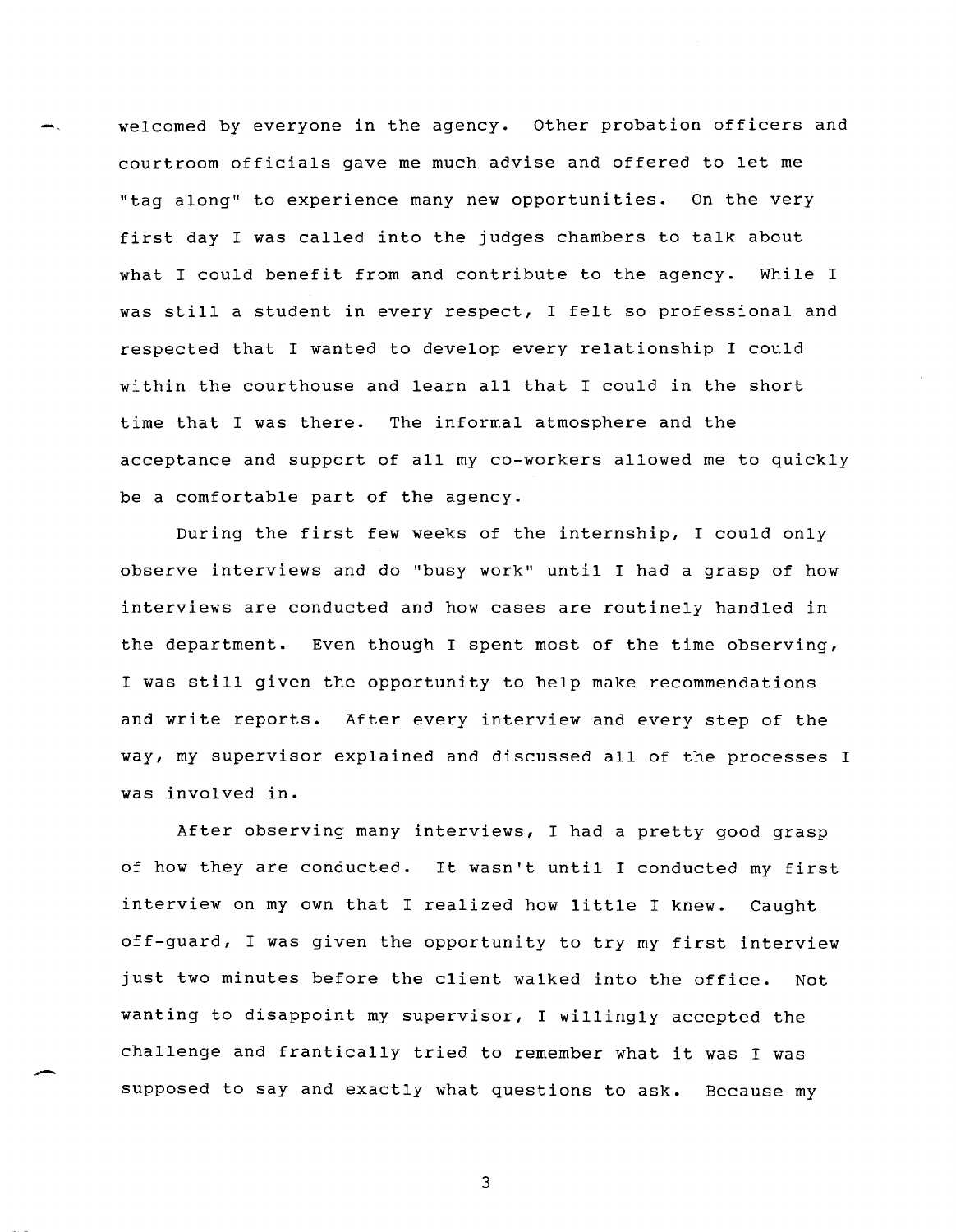supervisor has been doing these interviews for almost twenty years, everything seems to come naturally to him and he seems to go on automatic pilot which makes the interview look easier than it really is. Even more stressful than trying to remember the structure of the interview, was the presence of my supervisor who I felt was scrutinizing my every move. Suddenly I was put on the spot and couldn't remember a single thing. Although I managed to muddle through the interview, it wasn't pretty at all. Despite my horror and disappointment, my supervisor assured me that my first interview went better than the first dozen he conducted. It was only after making such a complete fool of myself and becoming completely panicked that I could learn from my mistakes and learn how to interview. I realized that all of the hours of observation I had done didn't provide nearly the experience as actually doing the interviews and making mistakes. As much as I hated feeling like I had failed, I needed a bad interviewing experience to make me realize how much is involved and how much I have left to learn.

The interview itself is usually the first contact the probation officer has with the juvenile. This is a process that is much more difficult than it seems. The juvenile is asked to appear with his parents to discuss why they are being charged. At the start of the interview, the charges are reviewed and explained, Miranda rights are read, statutes are recited, and the juvenile is asked to admit his guilt or innocence. If the juvenile denies the charges, then the probation officer obtains the juvenile's account of what happened so that that information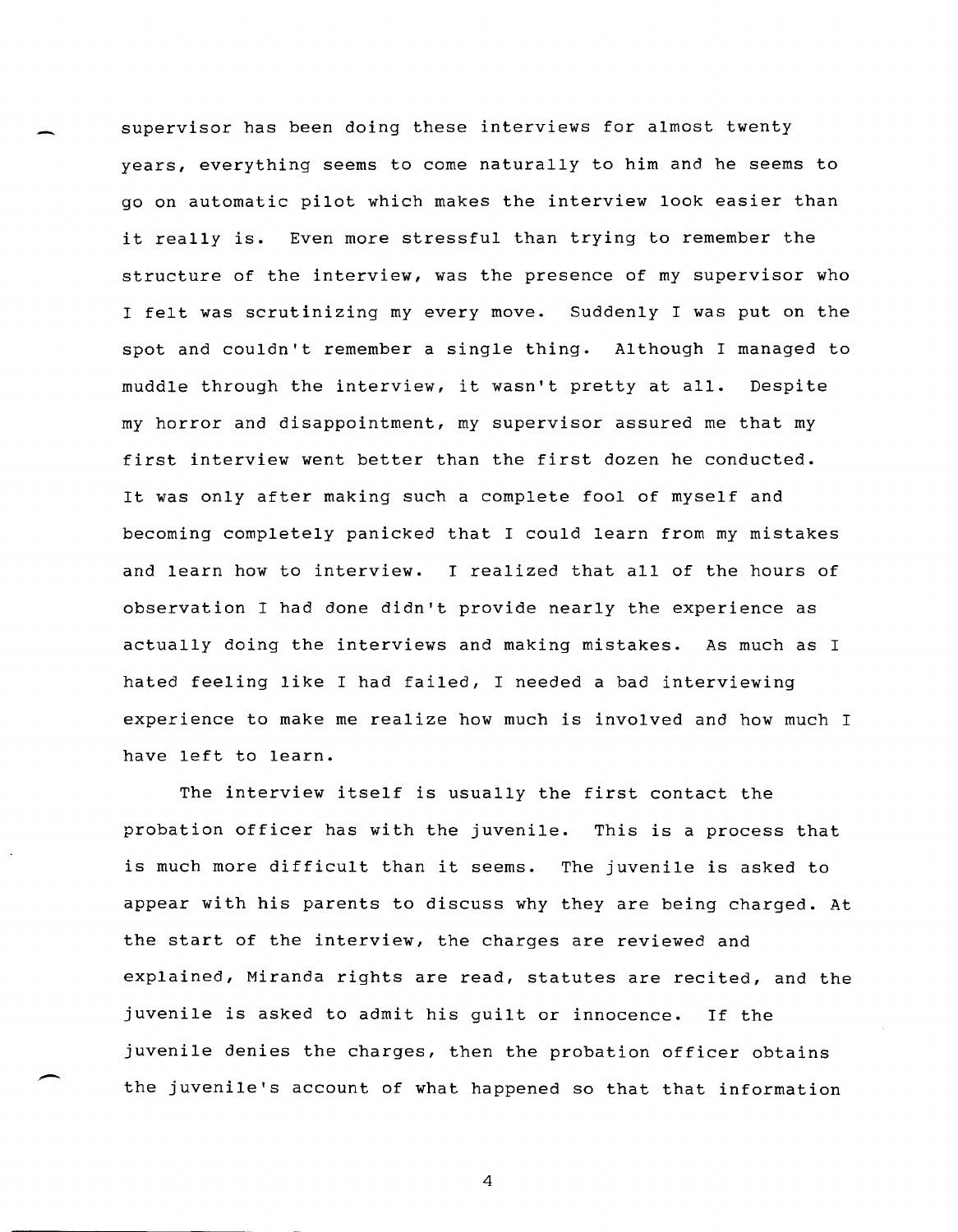can be passed along to the prosecutor. Most of the kids, however, know they've been caught and they simply admit their guilt. In this case, the juvenile is interviewed without his parents, the parents are interviewed without the juvenile present, and then everyone is present as the probation officer explains what role the court is going to play next. The juvenile tends to get rather defensive when his parents are asked to leave the room. They often feel like the probation officer is going to trick them or con them into saying things they shouldn't. In actuality, I have found that a juvenile will be much more truthful when the parents aren't in the room. As part of the interviewing process, the probation officer inquires about the juvenile's prior criminal activity, peer group, social life, alcohol and drug use, and family life, issues which most juveniles feel uncomfortable discussing their parents present. After the probation officer gathers information from the juvenile, the parents are interviewed alone so they can share their information about their child. It is often funny to compare the juvenile's version to the version the juvenile must have told the parents. Talking with the parents also helps the probation officer determine if the juvenile is experiencing other problems that they might not want to discuss with the probation officer. After the probation officer has listened to the various versions of the story, everyone is invited back into the office to hear what is going to happen to the juvenile and what role the court is going to play in the life of the child.

When deciding to work with juveniles, my initial motivation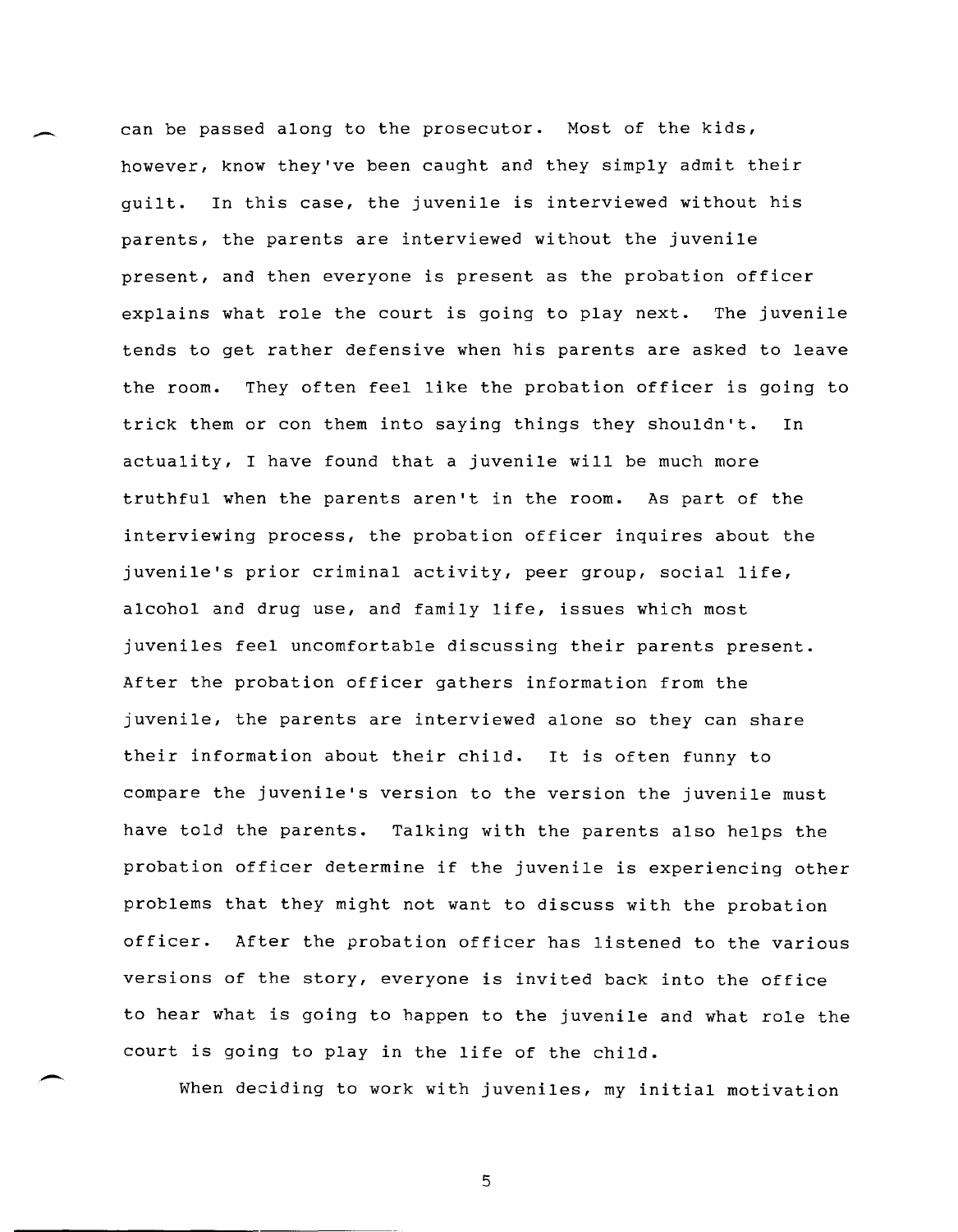came about because I thought juveniles would be easier to work with than adults. Unfortunately, I neglected to take into account that dealing with juveniles means dealing with their parents as well. sometimes the parents pose just as much if not more of a problem than their children. When the court steps in to tell them what happens to their child, they feel resentful and are often uncooperative. It is difficult to convince the parents that their child has made a mistake and are now in need of the additional supervision of the court system. I found it especially difficult to convince parents that I was responsible enough to make these important decision, especially when I wasn't very much older than the kids I was working with. Very often the parents feel their child's criminal involvement reflects directly upon them, so the parents tend to make excuses and enable their child by helping them get out of trouble. It became apparent that working with juveniles involves three people at times. This involves three times the work and the patience to handle all of these family members.

After the interview is conducted, the probation officer has to decide what risk the juvenile is to society and the likelihood of future delinquency. Many times this recommendation is based solely on what information is collected during the hour long interview. If the child and parents present conflicting information, the probation officer must determine the truth. Many times the probation officer will have outside sources of information in order to obtain the real truth about the juvenile. This is where the small agency is at an

6

-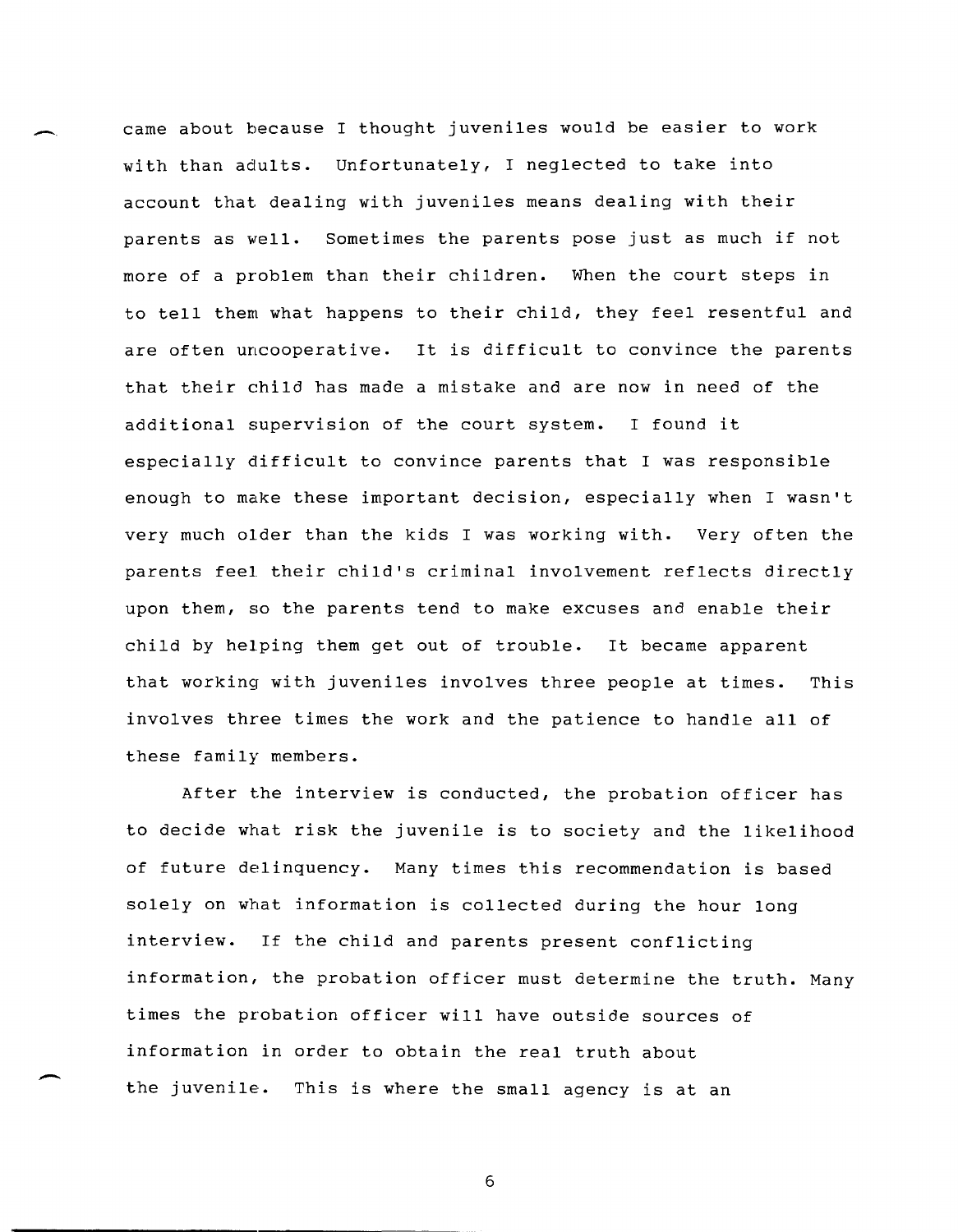advantage. Because it is a small community, a person's reputation is usually well-known and people can share information easily. The probation department frequently works with school officials, counselors, and even other probationers to get a better understanding about the juvenile before making a recommendation.

The probation officer's recommendation is communicated in a pre-disposition report. Writing these reports is much more difficult than I had originally thought. Because the report is submitted to the judge as well as the juvenile and his parents, communicating certain information becomes difficult. The probation officer must find a round-about way to let the judge know important details about the juvenile which might upset the child or the parents. It becomes very difficult to get a point across without offending or insulting the family or the child. Knowing that the report is going to be scrutinized by a number of people, there is great pressure to compose a report gives all of the pertinent information and can easily be defended if challenged.

After the report is submitted to the judge, the child is called before the Court so that sentencing can be determined. The probation officer must state the recommendation on the official court record and the juvenile is allowed to dispute any of the factual information that may have been incorrect. Because the nature of the report calls for the probation officer to make several judgment calls, it is very subjective and is often criticized by the juvenile or his family. They tend to get very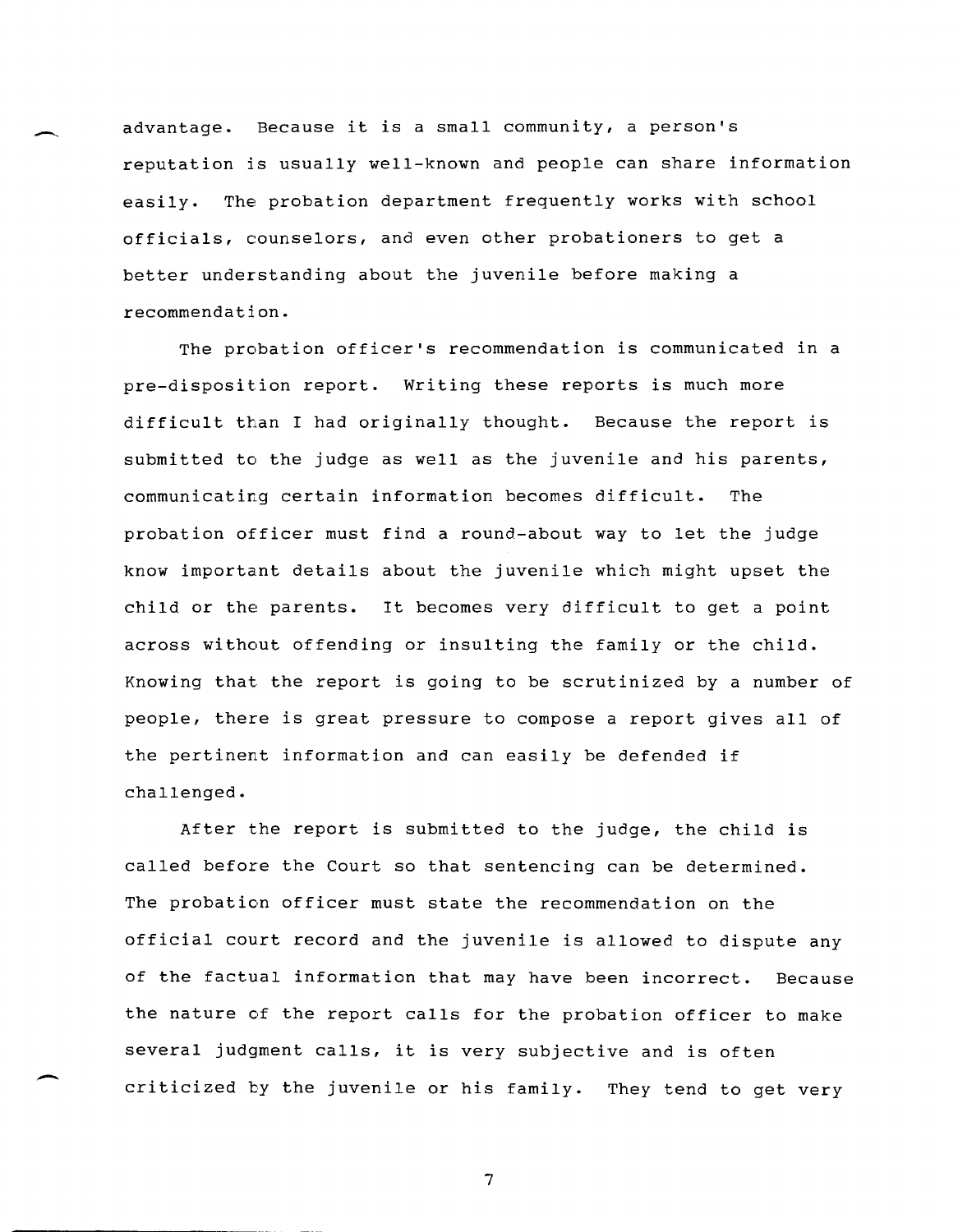upset if the probation officer makes a disparaging comment about their family or personal life. Because the juvenile is never going to agree with the probation officer's judgment, the juvenile is usually allowed only to correct any factual information that was wrongly presented to the court. After the probation officer delivers the recommendation, the juvenile's lawyer can argue about the sentence that was recommended and can challenge the probation officer to support and defend his position. Ultimately, the judge makes the decision concerning the sentencing of the juvenile, but more often than not the judge will simply stand behind the recommendation presented by the probation officer.

As I became more familiar with the interviewing and report writing, I was given the opportunity to handle entire cases on my own, from the initial interview to the final court presentation and any subsequent supervision. Expecting to simply join the regular probation officer at the table before the judge, I was prepared to give my recommendation. However, just before I was ready to present my position to the judge, my supervisor left the courtroom. Relying on his presence as backup in the event of a dispute, I was more than a little anxious to be going solo. After making my recommendation and feeling great relief, the juvenile's attorney decided to argue my recommendation. Taken off-guard, I had to explain my reasoning and defend my position before a seasoned attorney and the judge. The defense attorney questioned my authority and implied that I was too inexperienced to be making this recommendation. Fortunately, my arguments were

8

.-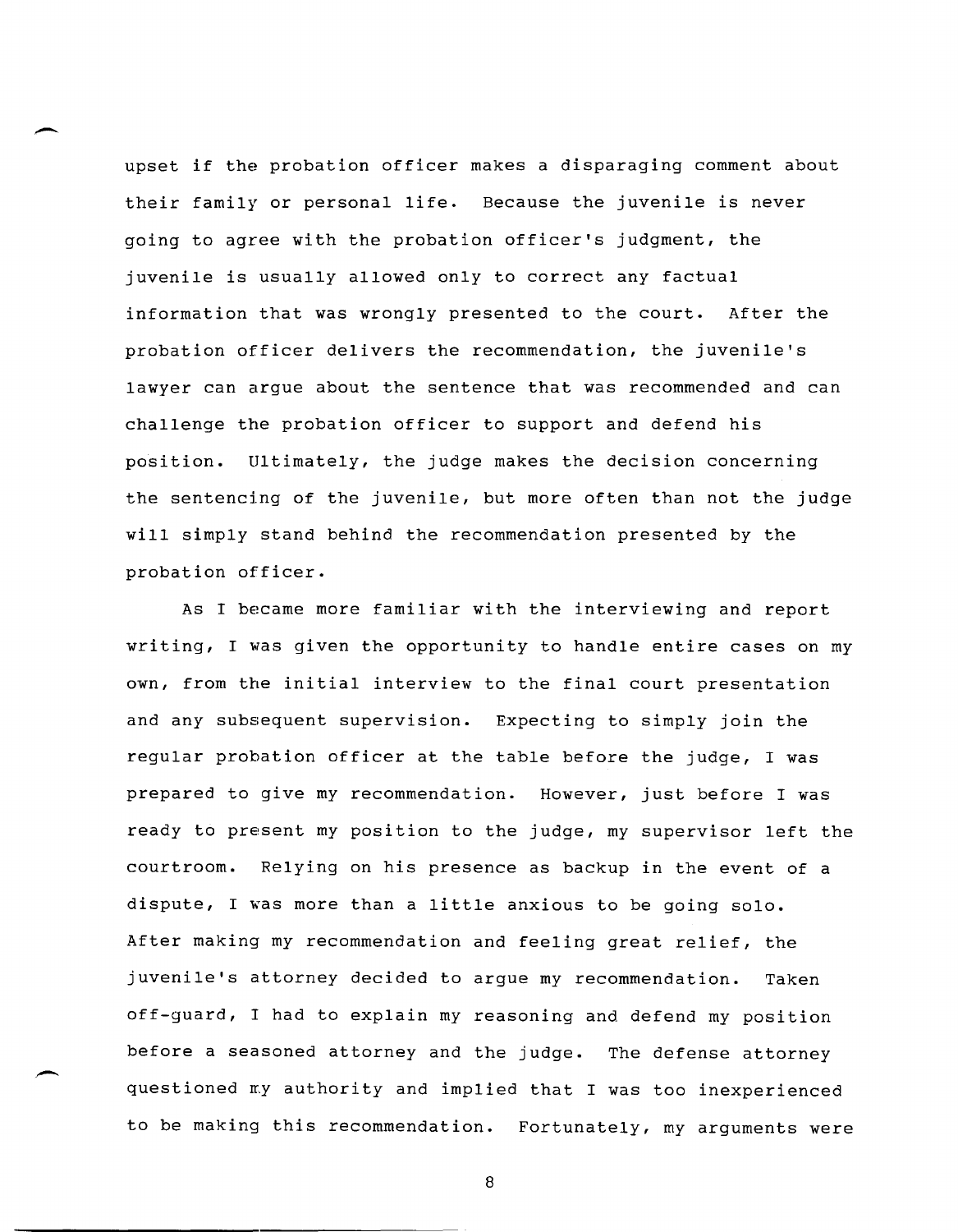strong enough to have the judge stand behind my recommendation. After this victory was behind me, I felt the greatest sense of accomplishment that I was to feel during the entire internship experience. I was not only proud of my courtroom victory, but impressed that my supervisor had enough faith in my ability to leave me to make the entire presentation on my own.

-.

-

Dealing with the same problems with juveniles day after day tends to become depressing and monotonous. It is the rare success story that keeps the interest of the probation officer and helps motivate to work towards a successful intervention. Although they are few and far between, there are some juveniles who actually come out of the probation experience completely reformed and never return to the system. During my internship I was fortunate enough to work with one such success story. "Lisa" was a 15 year old girl who was on a one-way journey towards certain destruction. She had run away from home, rebelled by getting homemade tattoos on the streets, was sexually active without any precaution, using all sorts of drugs and alcohol, and appeared in the probation office always clad in black clothing. During one of the first interviews, Lisa had to be physically restrained from hitting her mother. This girl was approaching a very difficult period of adolescence and thought she deserved to be treated as an adult. She was in a hurry to grow up and felt she was invincible. Unfortunately Lisa had to hit bottom and listen to a lot of people who she could care less about before she started making a change. Sparing no truth, I sat down with Lisa during one of our probation meetings and explained to her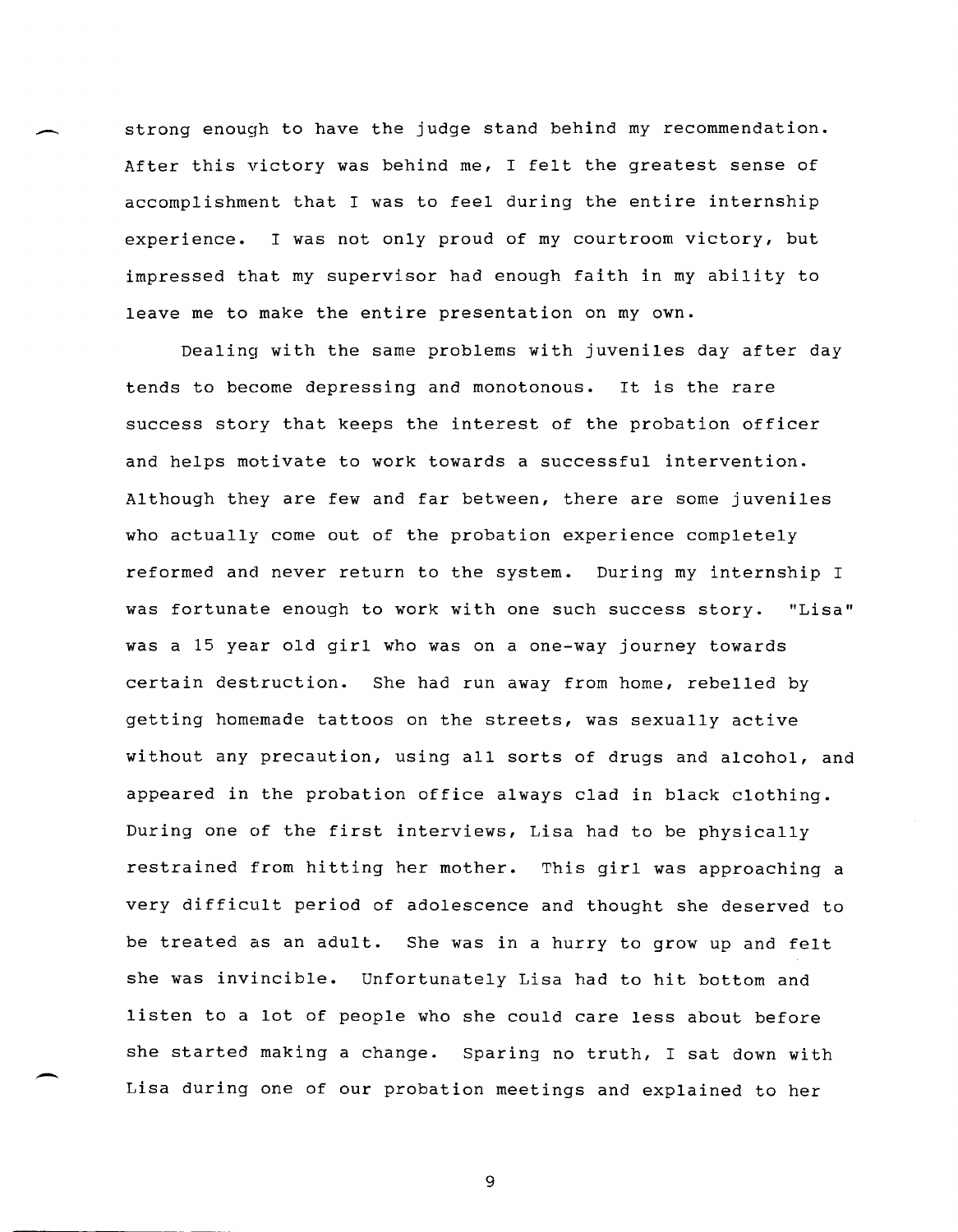what kind of mistakes she was making and forced her to think about her future. After convincing Lisa that I got no pleasure out of making her life miserable and was genuinely concerned about her well-being, she began to open up. Within six weeks Lisa had enrolled in summer school, distanced herself from her destructive peers, let her jet black hair return to its natural color, moved back in with her mother, and made the most significant change of all. Lisa showed up to our appointment wearing a bright red blouse and make-up. It was the first time I had ever encountered her when she wasn't dressed head to toe in black. She saw where she was headed and made a choice. If only there were more juveniles who could have the same success as Lisa. I realized that I can't help everyone and solve all of the problems, but sometimes the things I say actually get through to them and make a difference. Despite all else, this is why I want to work with juvenile probation.

Looking back over the internship experience, I realize how I changed both personally and professionally. I learned to be comfortable in social situations with very powerful people and I fought to prove my abilities. Those who didn't work with me regularly didn't understand how much responsibility I had taken on and how much success I was achieving. To these people I was simply an annoying college kid who just got in the way. As the internship progressed and I was doing everything that a regular probation officer would do, I realized that not everyone trusted me and many doubted my professional capabilities. Persistence helped me to prove myself to others and at the same time increase

10

-.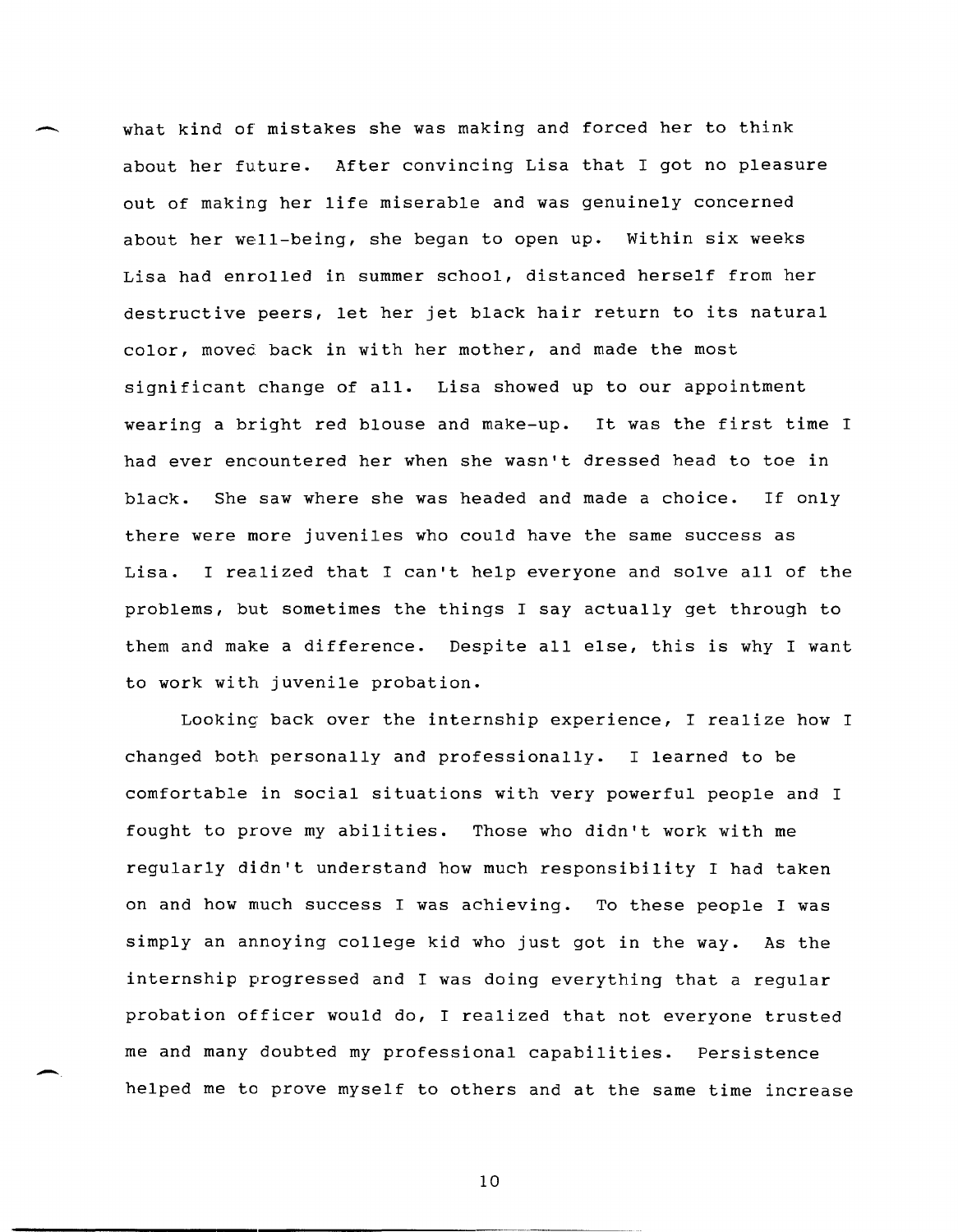my self-esteem. I enjoyed making important decisions and defending my position, especially when I was successful.

In addition to dealing with courtroom officials and authority figures, I also learned to appropriately handle the general public, which had just as many doubts about my ability. Some of the juveniles and parents I regularly encountered were extremely uneducated and were socially inept. Despite this I learned how to communicate with them without making them feel stupid or insulting them. Unfortunately, although I hate to admit it, I carried prejudice against the lower-class people that I dealt with. Through the internship experience, I discovered that these people are just as worthy of my respect and have just as much of a chance for success. Because I didn't let my power and authority go to my head, I found it easier to treat these people like they deserved to be treated which made communicating with them much more productive. I learned to deal with very touchy personal situations and developed great interpersonal skills that helped me to have successful interviews.

Although many people didn't feel I was old enough to make the decisions I was making, my age worked to my advantage. Compared to the 47 year old male who I was working with, I had much more success getting juveniles to open up to me. Their general response to Jeff, my supervisor, was hostility and resentment. Because I was so close to their age, the kids I worked with felt more comfortable being honest with me and gave me much more information than Jeff could ever get out of them. Originally thinking that being female would help people feel more

~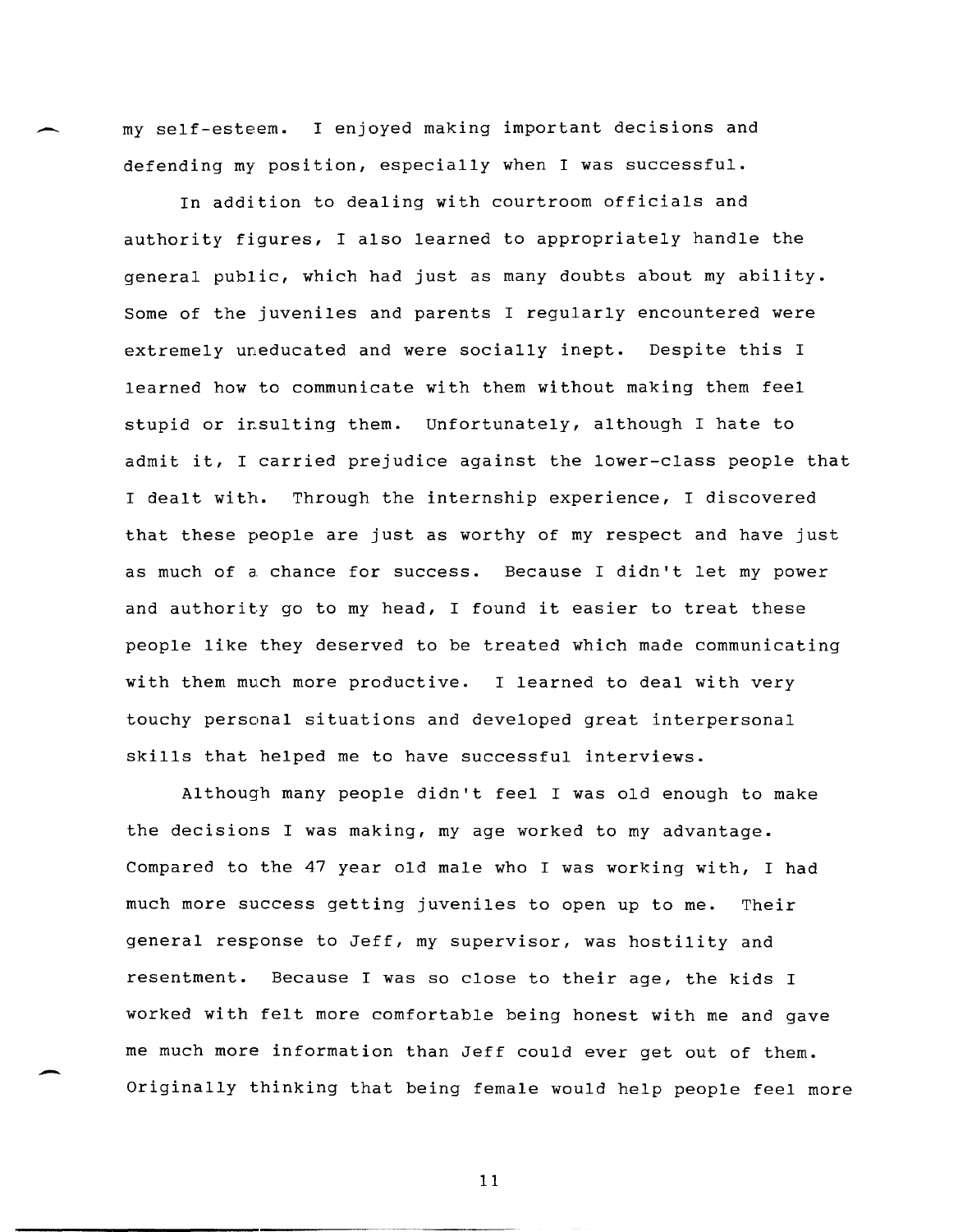comfortable, I found out the opposite. Most of the people I dealt with were male and most of them seemed hostile towards women in general. In this respect, Jeff got more acceptance with these hostile juveniles. Overall, however, I could easily gain the trust of most all individuals and was at an advantage for getting people to open up to me.

As a hopeful optimist, I did have to change my feelings towards the results I could accomplish as a probation officer. Because I want too much to help people, I had difficulty seeing through those who initially lied to me and convinced me to feel sorry for them. During the internship, I realized that people are extremely complex and I became more distrusting and suspicious. While the internship didn't necessarily callous me to sensitive issues, I did learn to separate my deep personal values from my professional decision making. I learned that not everyone is going to benefit from probation and I learned not to take things at face value. For the first time in my life I started looking for the bad in people instead of the good. Because I was exposed to delinquents that show no signs of rehabilitation or behavior changes, I grew much less hopeful about the futures of some of these juveniles and far more critical of their criminal activity. In the short time I spent working with juvenile delinquents, I learned that some of these kids have little or no chance of straightening out their lives. After seeing so many kids return to delinquent behavior, my optimism and confidence have faded.

The internship experience helped me to examine my own values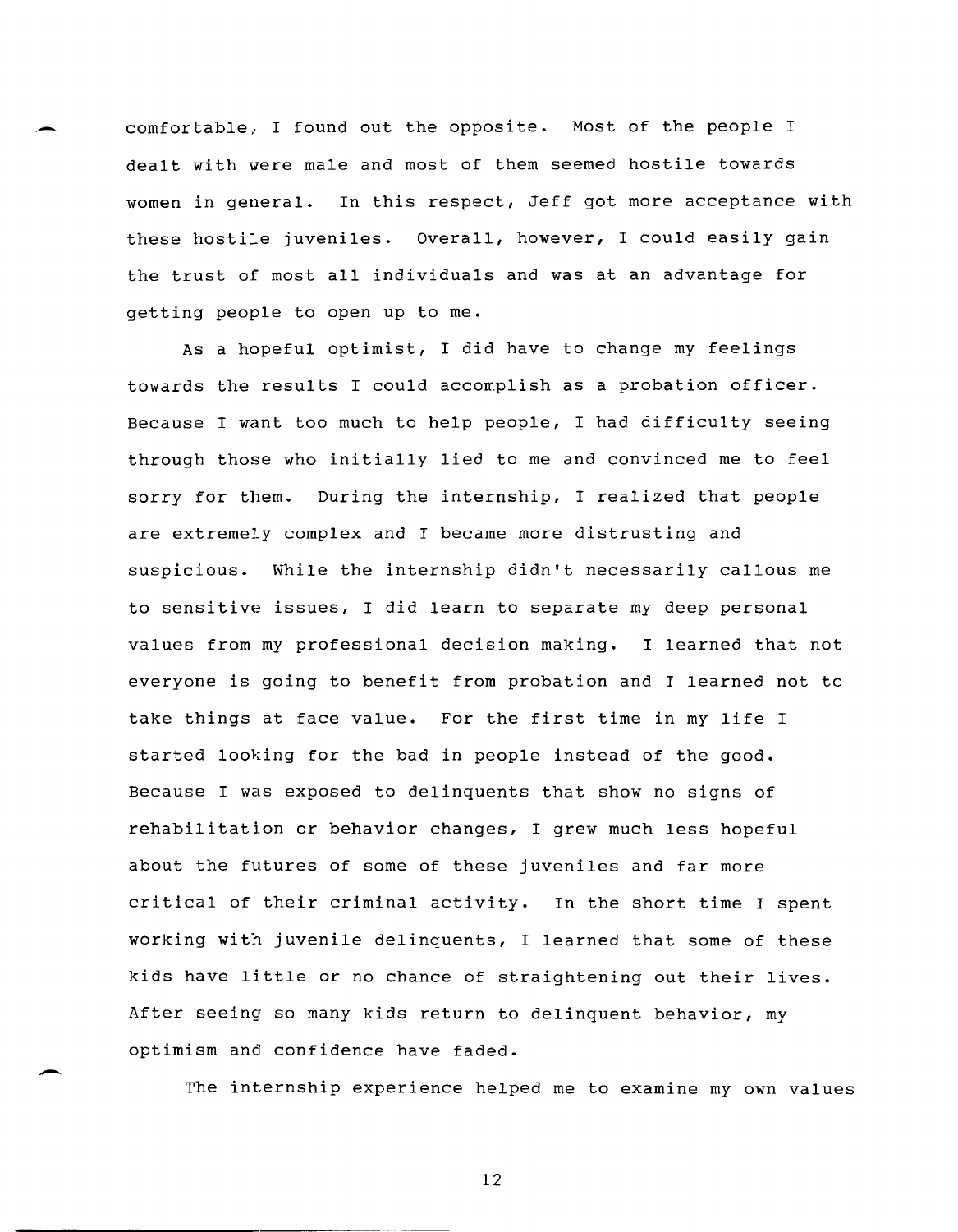and ethics. It was sometimes difficult to keep personal feelings from interfering. Trying to help people who have no morality or conscience often becomes frustrating and disheartening. It was amazing to see the number of children who had absolutely no morals or respect for their fellow man. It should have come to no surprise that they aren't going to have any respect for others when they don't even respect themselves. Many of these kids have absolutely no authority in their lives so they don't feel the need to respect anyone. Many of the juveniles that passed through the system just don't understand why they are being punished. Cause and effect means nothing to them. For some kids, their battle with the court is the first time they aren't in complete control. Some of the family structures are so weak that a fifteen year old is calling all of the shots and setting his own rules. When kids like this come into the system, they are put back in their place and often become extremely rebellious. The vast array of personal and family system problems encountered when dealing with these juveniles made me appreciate my own lifestyle and family situation. Maybe because I don't think like a criminal, but I just could not comprehend how some of the juveniles can live the lifestyles they do and not be affected by their criminal activity.

,-

-

Many parents call upon the probation officer to help them manage their own children, even if no criminal offense has taken place. They parents feel out of control and want someone else to take over the responsibility of determining how to handle their children. Because the probation officer really has no authority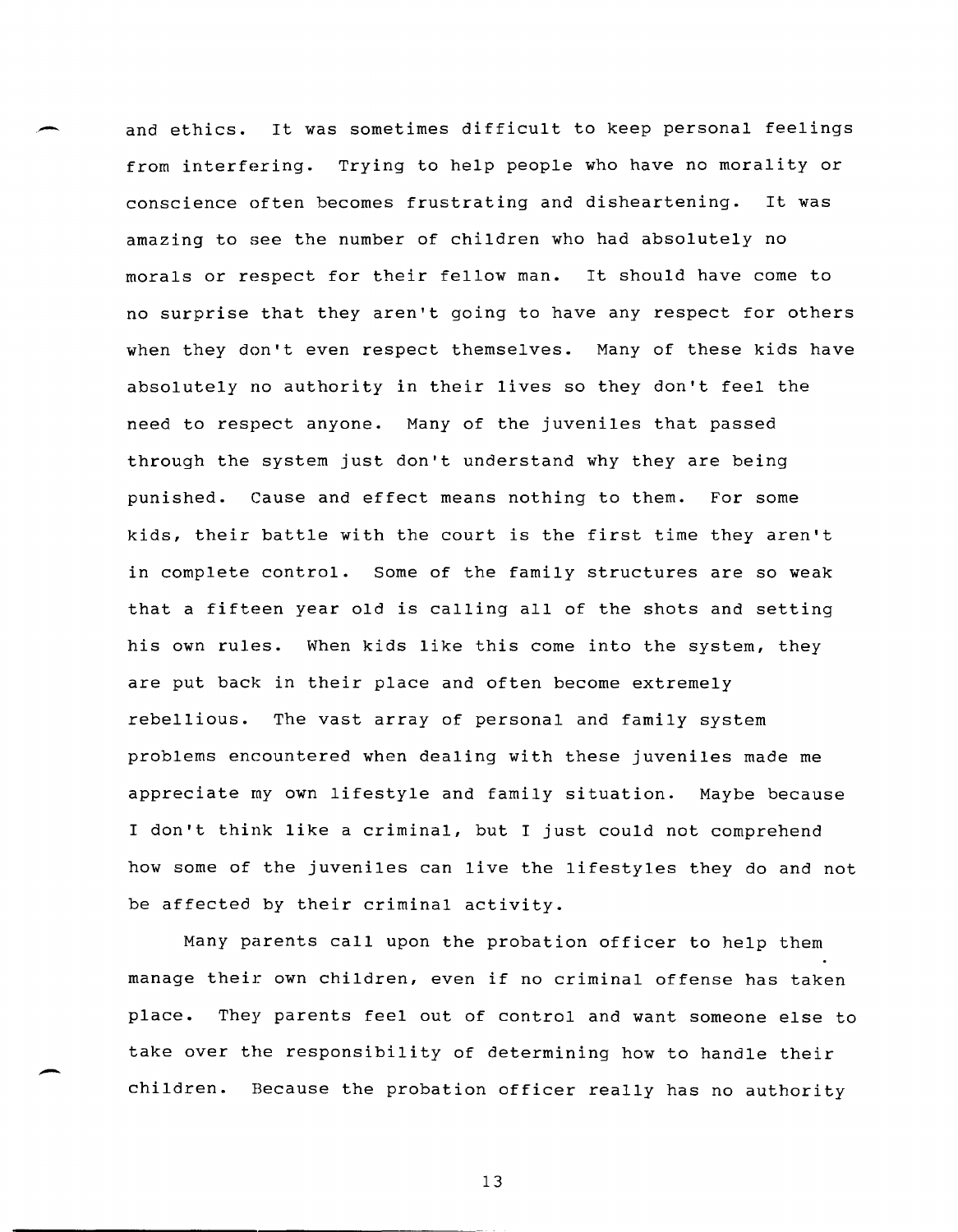to deal with juveniles who are not delinquent, these cases are difficult to deal with. Many parents will call and want to set up an appointment immediately because they just can't stand to live with their kids another day. In order to weed out the real problems from the huge number of families who claim to be in "crisis", the probation officer often grants these families an appointment, but sets it at least a week down the calendar. It was amazing to see the number of parents whose emergencies were no longer in the crisis stage and who had called back to cancel their appointments within the following week. While the probation officer has no legal authority over these kids, the parents often have no one else to turn to for help. The probation officer is in the same situation when kids come to him because they can't stand living in their house and they want to be placed elsewhere. Legally, the child will be considered a runaway if he just leaves home, so the only other options are emancipation or out of the home placement. Emancipation is granted only by the judge, and only if the child has the means for independent living. This is rarely the case, so for most children it isn't even an option. Out of the home placement is paid for by the state and can only be used for kids who commit non-status offenses. Many of the kids who seek the probation officer's help aren't delinquents, but rather kids who have unbearable home lives and no other options. In either of these situations, the probation officer can only present the facts and give them their options. It is some times difficult to explain to parents and juveniles alike, that the probation officer is in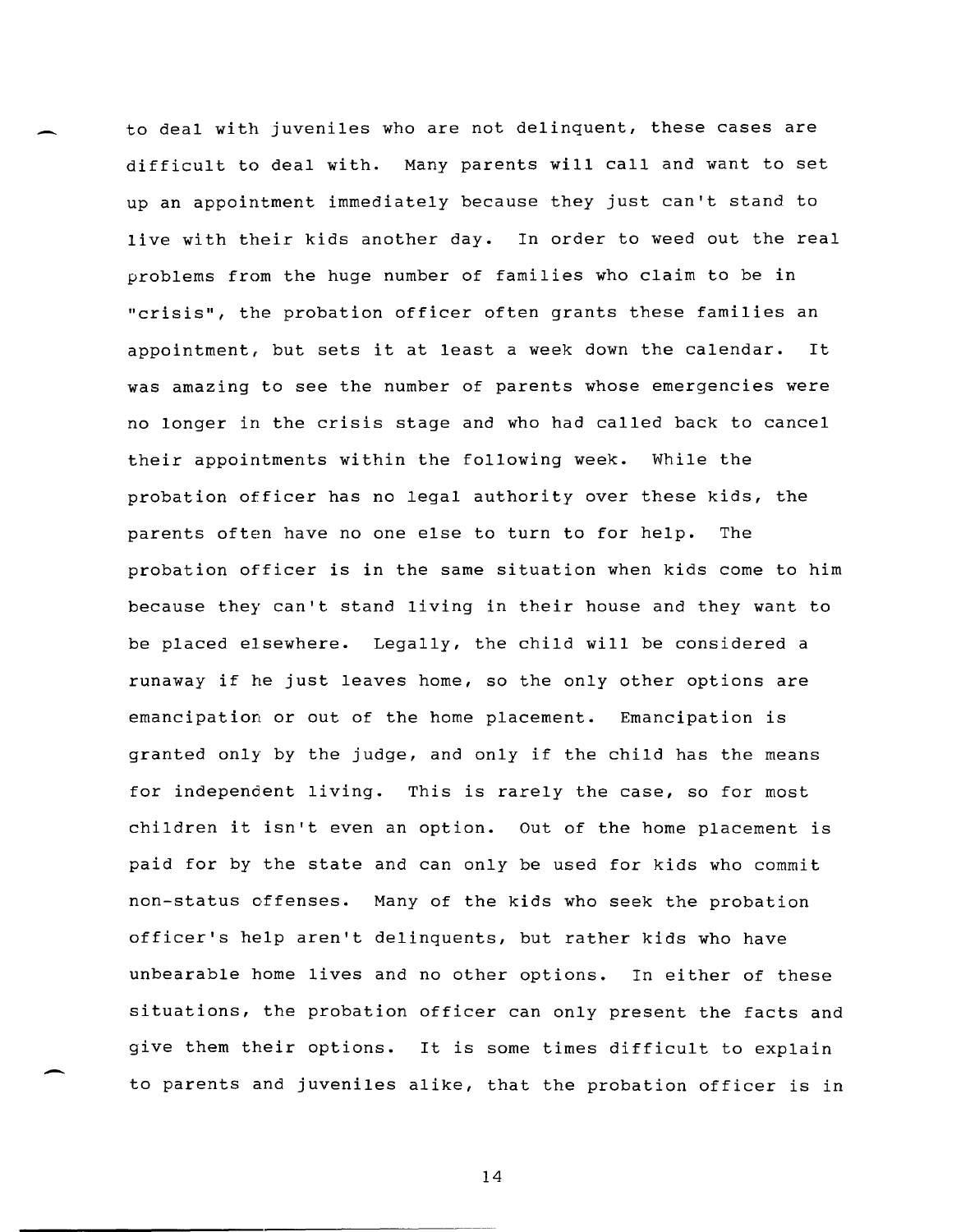no position to rescue them or perform social service.

The internship experience allowed me to see another side of the criminal justice system that was never explained in any textbook. In reality, the system is far from textbook description. As I encountered the problems of a probation officer, I began to realize how many difficulties there are with the current criminal justice system. The biggest problem in my particular county when it comes to juveniles is lack of concern. Some of the kids are in trouble so often that local authorities tend to give up on them and ignore them because they are just too much work. Also, the small community tends to label certain families who are always in trouble as worthless troublemakers. Unfortunately, the children born into these families are faced with the stigma of their relatives and aren't even given a chance. Officials are so tired of dealing with the same old family problems that they don't e len know where to start. As a result, the family keeps producing kids who already have their fate decided for them and the number of criminals increases. It is also a regular occurrence for juveniles to get "lost" in the system and in turn get off probation having had no supervision or intervention of any sort. Because the standard length of probation is six months, these kids cancel and reschedule enough to get by without ever meeting with their probation officer. With the ever increasing caseload of the average probation officer it is impossible to keep track of every young person who comes through the door and some do slip by without meeting any of the conditions of their probation. Those juveniles who are

15

--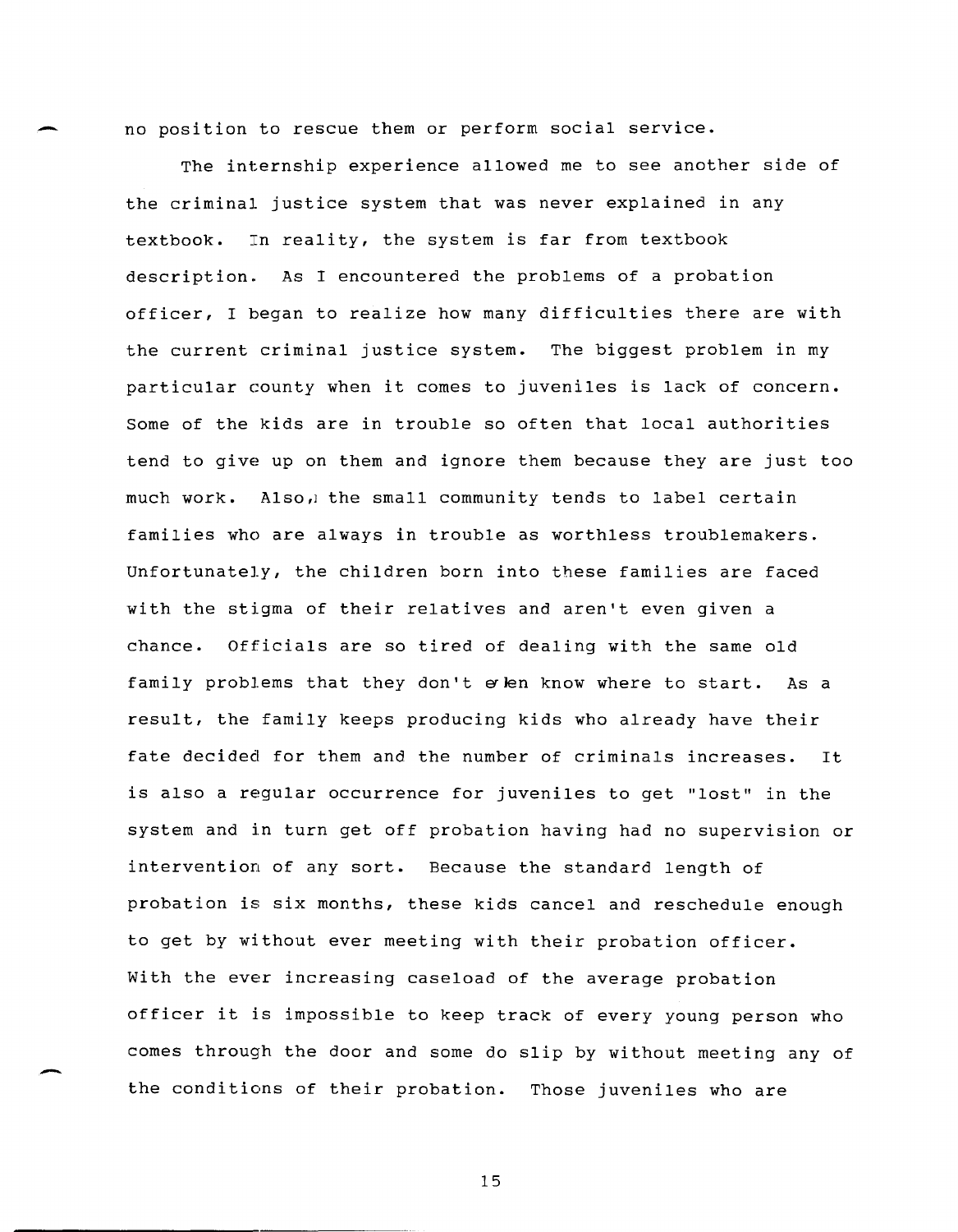within six months of turning 18 face the same possibility. If their crime was committed as a juvenile, they must be handled through the juvenile court. However, if their probationary term goes beyond their eighteenth birthday and they fail to meet the conditions of their probation, they cannot be detained in a juvenile facility. In the same respect, no adult detention center can hold an individual for a crime committed while a juvenile. Tn essence, some of the juveniles who are just about to turn 18 can get away with criminal behavior and are granted a "freebie" because they don't fit in anyone's jurisdiction.

Probation could be a much more efficient service if there was a centralized system of monitoring the juveniles. Because each county probation department is operated differently, it is difficult to supervise delinquents whose probation is transferred from another area. When the juveniles are moving from place to place, it is often difficult to continue probation supervision, and almost impossible to complete any therapeutic treatments or counseling sessions. In order to make probation more effective and to efficiently supervise juveniles, there needs to be a centralized computer record to keep track of everyone as they go between counties. Not only would this help to keep track of probationers and successfully monitor them, but it would make the job of the probation officer much less work. If a juvenile moves to the county and enters the juvenile justice system, the probation officer in the county could have up to date, valuable information about the juvenile's prior record and probation status. without the time to do extensive background

16

-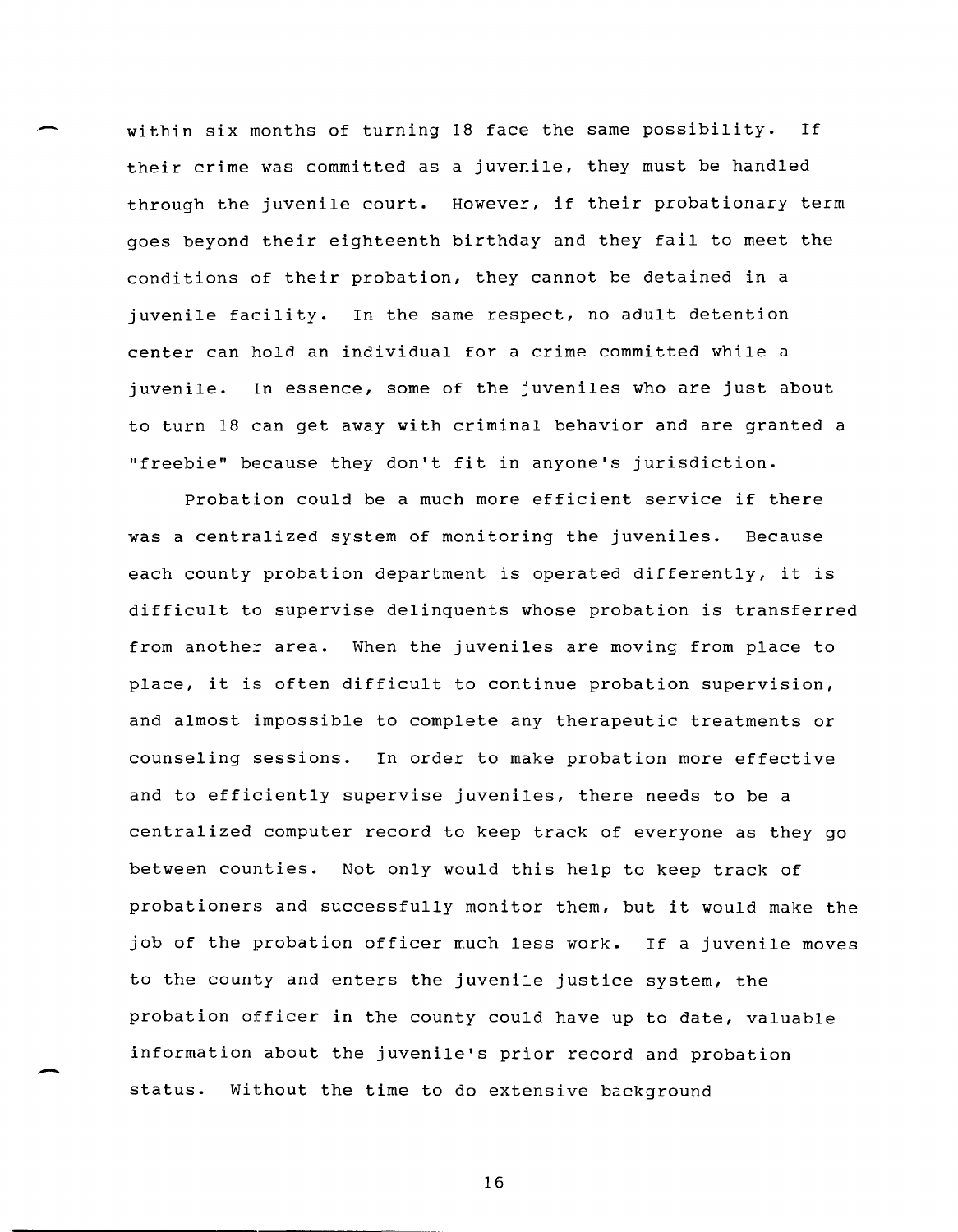investigations or the combined records of other counties, a probation officer has no way of knowing anything about the juvenile's past other than that which is self-reported.

Despite all of the difficulties and stresses of probation work, the internship proved to be an invaluable teaching tool. I had the opportunity to become familiar with my own limitations and capabilities while understanding how the agency operates. Because of the agency's small size, I was involved in a variety of duties and provided seleral different services. I realized the benefits of supervision and used this opportunity to facilitate my professional growth. In addition to much positive feedback, I received constructive criticism which helped develop my skills and perfect my technique.

A major function of the internship was to acquire knowledge and develop basic skills of criminal justice intervention through the rendering of services. I feel that the internship helped me to develop adequate skills required to intervene and handle situations appropriately. I also learned to successfully utilize the resources available. Establishing and maintaining good relationships with police and court officials proved to be valuable to gather the appropriate information and provide successful recommendations and supervisions.

Integrating theoretical learning and practical experiences proved to be a difficult task. All theoretical possibilities do not constitute practical possibilities in the field. By analyzing the factors involved, I learned to determine the level of intervention neccesary, make recommendations, and motivate

.-